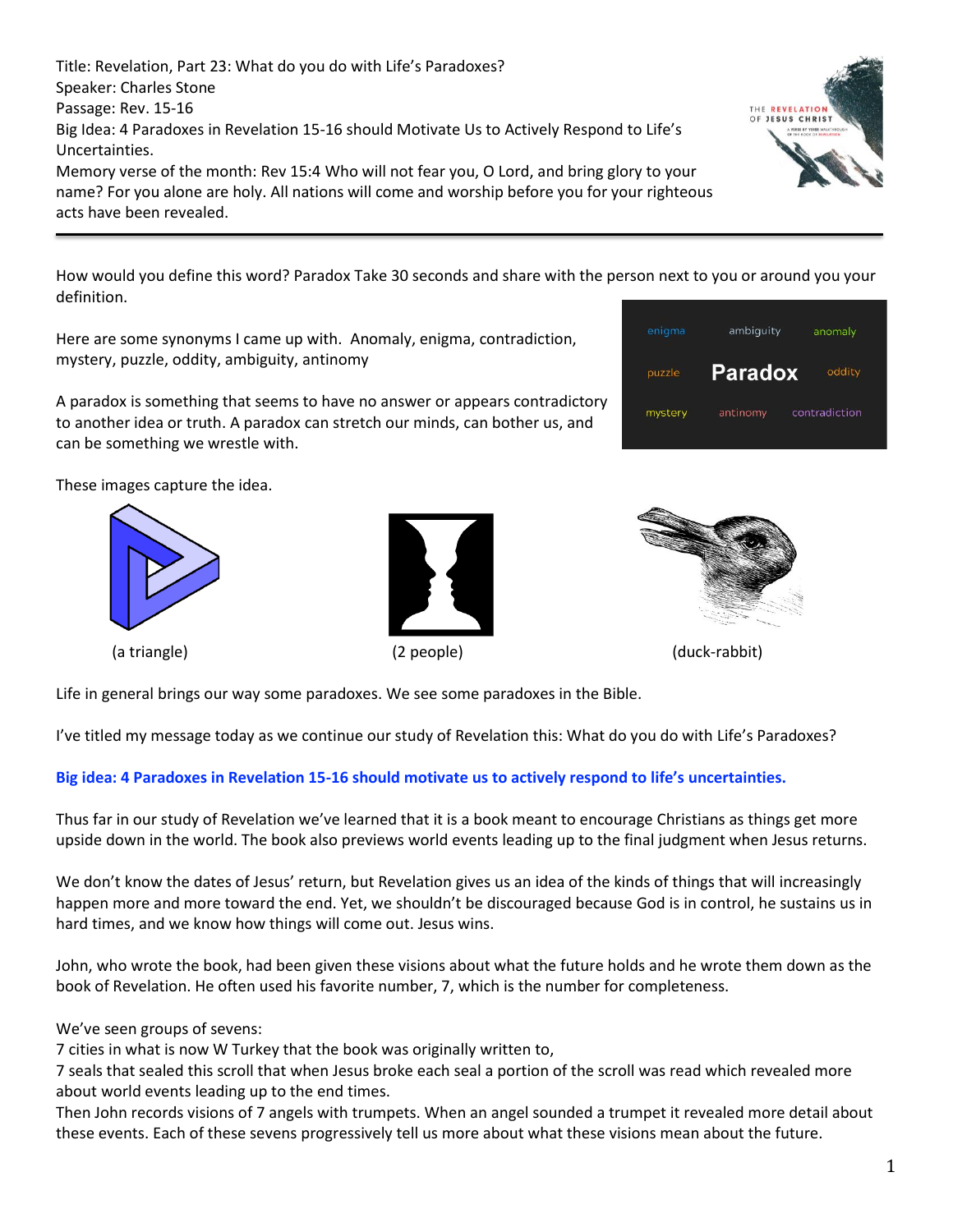These visions with groups of 7 are like looking at something similar from different angles.

Some time back I said that an art museum is another helpful way to describe how the book of Revelation is arranged. Reading and studying Revelation is akin to walking through an art gallery, the Rikes museum in Holland, that Sherryl and I visited a few years ago.

We go to an art gallery to experience something special and from that experience we learn stuff. A museum usually has an overarching theme. The overarching theme of the Rikes museum is the history of Holland. Revelation has an overarching theme, Jesus has won and one day when he returns he will make all things right. In the meantime, Christ followers must be faithful to him as times will get more difficult.

The wings of a museum support that museums' overarching theme. In the Rikes museum the wings are organized by time frame, artists, or some other criteria, with all the art in those wings helping to explain the history of Holland through the visual. Each wing and the art in that wing helps tell the bigger story.

Likewise, various scenes in the book of Revelation explain and illustrate its overarching theme. Each scene further explains the bigger story.

Today we see a final 7, 7 bowls. What makes these stand out so is the finality they convey. These what are called bowl judgments that bring us to the very end of human history.

Chapter 15 is tied closely to chapter 16. Both deal with the seven last plagues of God's wrath. One is preparatory and interpretative, the other descriptive. We're just going to read out loud chapter 15 and I will summarize chapter 16.

It's important to remind yourself that the good stuff is coming at the end of Revelation after all the bad stuff passes.

Let's watch this bible project pre-view than read Rev 15. https://bibleproject.com/explore/video/revelation-12-22/

**Rev. 15:1** I saw in heaven another great and marvelous sign: seven angels with the seven last plagues—last, because with them God's wrath is completed. **<sup>2</sup>** And I saw what looked like a sea of glass mixed with fire and, standing beside the sea, those who had been victorious over the beast and his image and over the number of his name. They held harps given them by God **<sup>3</sup>** and sang the song of Moses the servant of God and the song of the Lamb:

"Great and marvelous are your deeds, Lord God Almighty. Just and true are your ways, King of the ages. **<sup>4</sup>** Who will not fear you, O Lord, and bring glory to your name? For you alone are holy. All nations will come and worship before you, for your righteous acts have been revealed."

**<sup>5</sup>** After this I looked and in heaven the temple, that is, the tabernacle of the Testimony, was opened. **<sup>6</sup>** Out of the temple came the seven angels with the seven plagues. They were dressed in clean, shining linen and wore golden sashes around their chests. **<sup>7</sup>** Then one of the four living creatures gave to the seven angels seven golden bowls filled with the wrath of God, who lives for ever and ever. **<sup>8</sup>** And the temple was filled with smoke from the glory of God and from his power, and no one could enter the temple until the seven plagues of the seven angels were completed.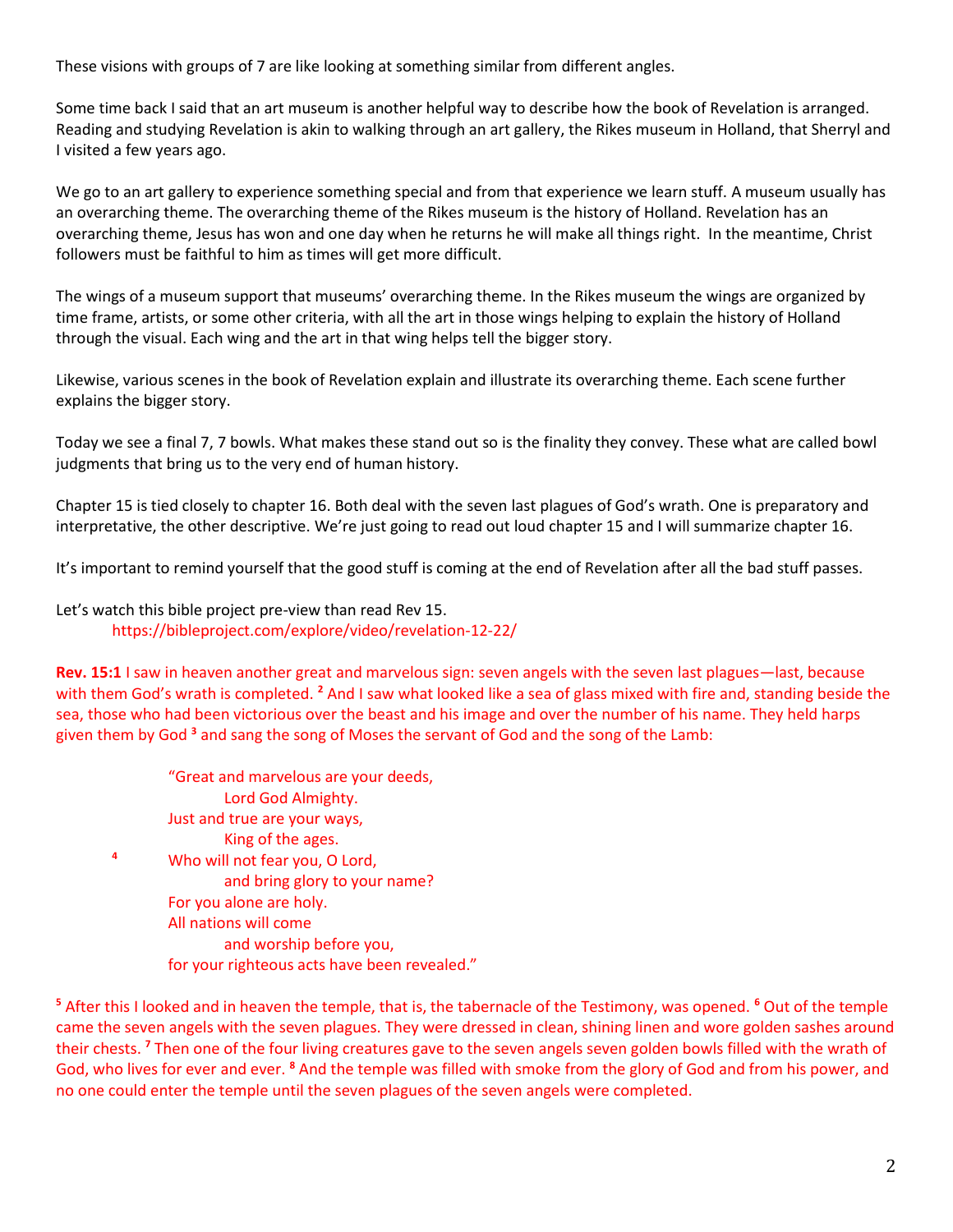#### **Rev. 15:1 I saw in heaven another great and marvelous sign: seven angels with the seven last plagues—last, because with them God's wrath is completed.**

This sign are these angels that are about to re-enact somewhat the plagues on Egypt in Exodus in the OT. And they are last not because they end the series in the visions but because they are the last judgments of history.<sup>1</sup>

The Exodus plagues were signs of God's power in judgment to the Egyptians and of God's mercy and deliverance to the Israelites. They function in the same way here, with an added emphasis that they provide a final opportunity to repent.<sup>2</sup>

So, we are coming down the final, final days. I'm going to talk more about the wrath of God in a bit, but fundamentally God's wrath is God's response to the injustice, sin, and rebellion against him in the world.

#### **<sup>2</sup> And I saw what looked like a sea of glass mixed with fire and, standing beside the sea, those who had been victorious over the beast and his image and over the number of his name.**

The sea of glass mixed with fire refers to God's transparent righteousness and perfect justice revealed in these final judgments. He shows in holiness in the midst of persecution.

When John writes about the sea, he could be referring back to how God rescued God's people through the Red Sea and that he will again rescue his people.

Those who had gathered around the sea are those who had died for their faith, martyrs.

## **They … sang the song of Moses the servant of God and the song of the Lamb:**

There's a lot of singing on in heaven as we've seen in Revelation.

This again reflects the victory through God's deliverance from the Egyptians when they walked through the Red Sea with Moses leading them. Their worship of God for his deliverance foreshadowed God's deliverance from judgment of those who have followed Christ, the Lamb.

In the ancient synagogue they would sing in the afternoon service each Sabbath to celebrate God's sovereign rule over the universe, of which the redemption from Egypt reminded the Jew.

*Exodus 15:1 Then Moses and the Israelites sang this song to the LORD: "I will sing to the LORD, for he is highly exalted. The horse and its rider he has hurled into the sea.*

The early Christians may have sung a similar song as they celebrated the final victory by Jesus, the lamb.

*When Moses and the Israelites sang the Song of Moses they were looking back to the blood of a lamb put over the lintels of the doorposts to keep them safe when the Angel of Death passed through the land of Egypt. Here the martyrs are praising God and honoring him for the divine power that has delivered them from the wrath of the Antichrist, based on the blood of redemption shed by the Lamb of God (Ray Stedman).*

John gives us the parts of this song that is based almost entirely on OT quotations

I want you to see two things: the many names of God and his attributes and notice the pronouns he used. Read it to yourself and look for those names/attributes and pronouns.

"Great and marvelous are your deeds, Lord God Almighty.

Just and true are your ways, King of the ages.

**<sup>4</sup>** Who will not fear you, O Lord, and bring glory to your name? For you alone are holy. All nations will come and worship before you, for your righteous acts have been revealed."

<sup>1</sup> Osborne, G. R. (2016). *[Revelation: Verse by Verse](https://ref.ly/logosres/vbv87rev?ref=Bible.Re15.1&off=958&ctx=ortunity+to+repent.%0a~These+seven+plagues+)* (p. 254). Bellingham, WA: Lexham Press.

<sup>2</sup> Osborne, G. R. (2016). *[Revelation: Verse by Verse](https://ref.ly/logosres/vbv87rev?ref=Bible.Re15.1&off=721&ctx=+the+two+witnesses.+~The+Exodus+plagues+w)* (p. 254). Bellingham, WA: Lexham Press.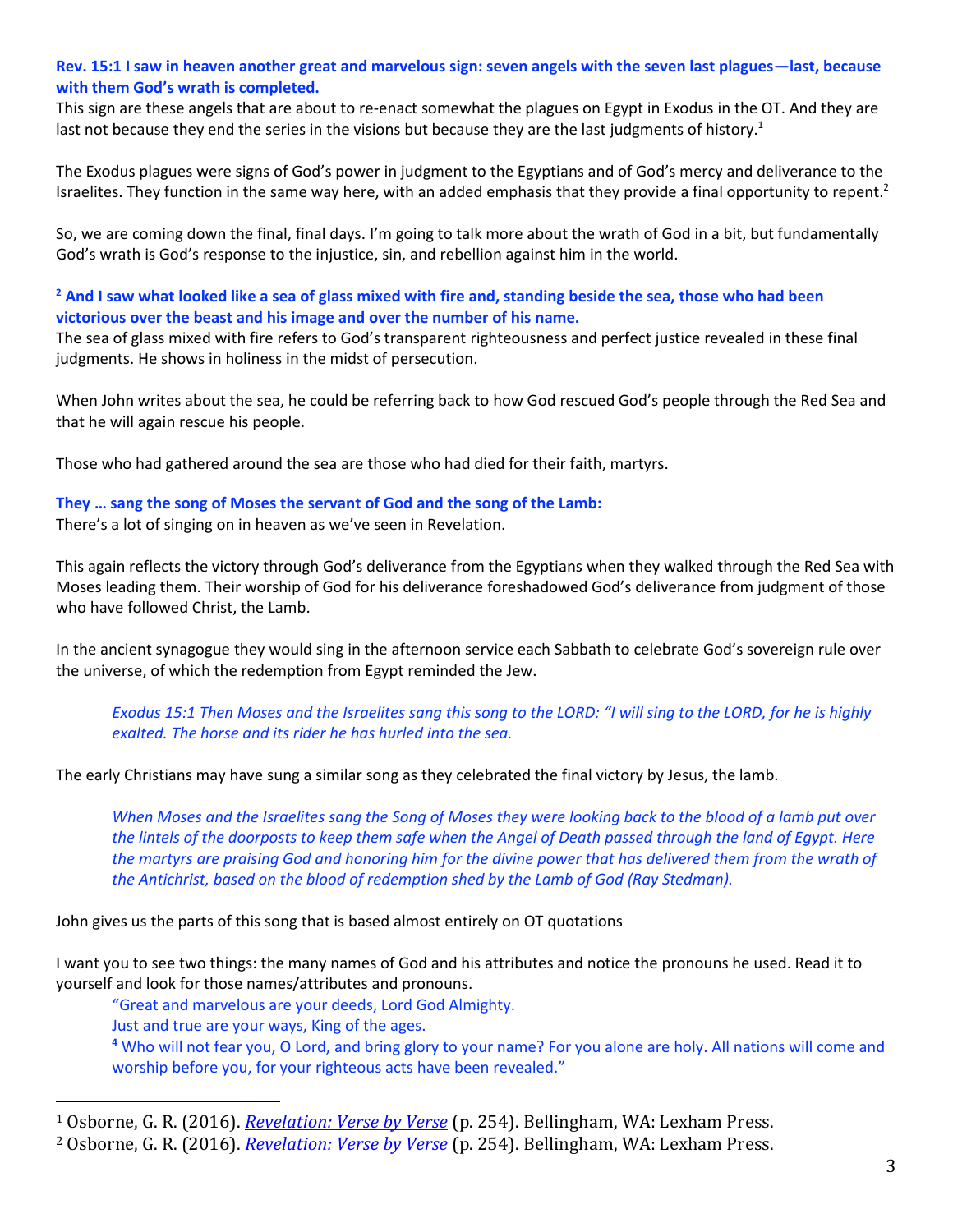Let's highlight his names and works **"Great and marvelous are your deeds, Lord God Almighty.** God's power is incomparable. **Just and true are your ways,** God is perfectly just. **King of the ages.**

God is sovereign.

#### <sup>4</sup> **Who will not fear you, O Lord, and bring glory to your name?**

Fear is awe and reverence. Glory is an outward manifestation of something of tremendous significance.

The name stands for the whole person. **For you alone are holy.** Holy means purity and worth, perfect purity. **All nations will come and worship before you, for your righteous acts have been revealed."**

Did you see the pronouns? How many me's or my's or I's? NONE. They are all you, your, yours pointing to the fact that this is all God's work. He is supremely in charge. There is nothing we add to his works. We simply believe and trust in him.

John then is allowed visual access to the portion of the temple deemed most holy, the dwelling place of God, and sees this these 7 angels coming out of the temple.

#### **<sup>7</sup> Then one of the four living creatures gave to the seven angels seven golden bowls filled with the wrath of God…**

Early in this series we say that John had a vision of what is called the throne room, a place in heaven filled with angels and God's throne, his place of ruling authority. He mentions four living creatures that are angels of the highest order.

One of these high order angels gives each of these other angels a bowl. Bowls were used to hold incense and offerings. This act as their commissioning for these tasks in the final days and that they have divine sanction by God to participate in this final judgment.

## **<sup>8</sup> And the temple was filled with smoke from the glory of God and from his power, and no one could enter the temple until the seven plagues of the seven angels were completed.**

The "smoke" that filled the temple refers to what is called the shekinah glory or cloud first associated with the tabernacle, the portable temple the Hebrews used to worship God when in the wilderness and then it was associated with the permanent temple. It symbolizes God's special presence and that he is the source of these judgments.

So, in the vision the temple is immediately filled with smoke and no one could enter the temple means that toward the very end, people will reach a point of no return where they will no longer have the chance to trust Christ.

Then in chapter 16, John's vision of the seven bowls gives more detail about these final events that will occur in the end times.

Those include these.

- Incurable disease.
- Sea disasters that will affect the water and food supply and the environment.
- Disaster related to the sun.
- Armies will gather for a final cataclysmic battle called Armageddon.
- A final worldwide earthquake will destroy the earth as we know it.

And in this chapter, we see the levity, and seriousness, and gravity of the finality of it all, with no more chance for people to turn to God. He writes in 16.17…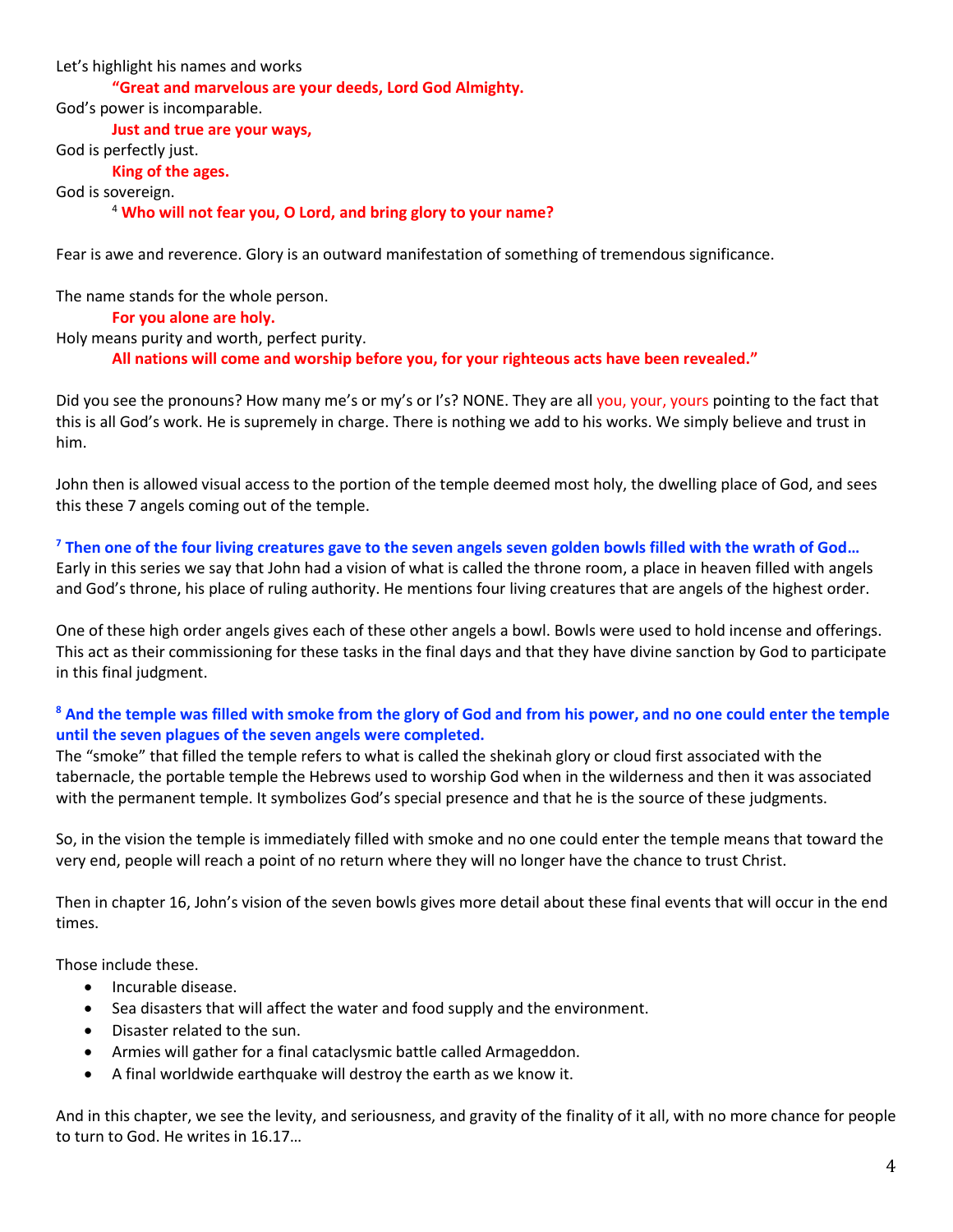## **16.17 The seventh angel poured out his bowl into the air, and out of the temple came a loud voice from the throne, saying, "It is done!"**

So, let's go back to our big idea.

#### **BIG IDEA: 4 Paradoxes in Revelation 15-16 should motivate us to actively respond to life's uncertainties.**

Following Christ requires that we often must live with tensions or antinomies or paradoxes. Life is not a nice, neatly packed world.

The first one is perhaps the most important one that comes from these two chapters.

#### **Paradox 1: God is love AND God is holy.**



These are twin biblical truths, and this relates to God's wrath. This is a paradox. The majority of OT passages about God's wrath have to do with his righteous and rightful anger toward the sins of the Hebrew people, especially aimed toward their idolatry.

Pagan gods in the Roman world were portrayed as angry and vengeful, unpredictable and hard to appease. God's wrath or anger, however, is vastly

different from the pagan gods and different from how we usually use the word wrath. God's anger toward injustice and sin is not capricious (given to sudden and unaccountable changes in mode, unexpectedly flying off the handle) nor unforeseeable (well we didn't see that coming).

God is not like how we characterize some men with the phrase, "he's an angry man."

The wrath of God must be balanced with the grace of God. God's judgment against sin and evil in the world that we see in Revelation is right and holy and perfect.

But God is not a monolithic all wrath or all love God. He is not the Force with a good side and a dark side. He is both holy and love, perfectly so. He is not like an old grandfather sitting in a rocking chair in heaven winking at our sin. Nor is he an out of control raging human father looking for everything he can find wrong with his kids.

So, although the final judgement events we see in Revelation speaks more about God's justice and wrath against sin, we must remember the other side of this paradox. God is longsuffering, full of love and grace, and is patient. In fact, we see that behind these terrible final events in world history, not only God showing his wrath against sin, but also showing grace in that these events are meant to bring people to their sense, to repent, to place their faith in Jesus, to give the more chances to accept his love and mercy shown through Christ.

**Psalm 103:8** The LORD is compassionate and gracious, slow to anger, abounding in love. **<sup>9</sup>** He will not always accuse, nor will he harbor his anger forever;

**Jeremiah 3:12** … I am merciful,' declares the LORD, 'I will not be angry forever.'

**Jonah 4:2** … I knew that you are a gracious and compassionate God, slow to anger and abounding in love, a God who relents from sending calamity.

#### **Micah 7:18** …You do not stay angry forever but delight to show mercy.

In exercising these final judgments, he is giving people more chances. 1 Tm 2.4 says that God, *wants all men to be saved and to come to a knowledge of the truth.*

**2 Peter 3** He is patient with you, not wanting anyone to perish, but everyone to come to repentance.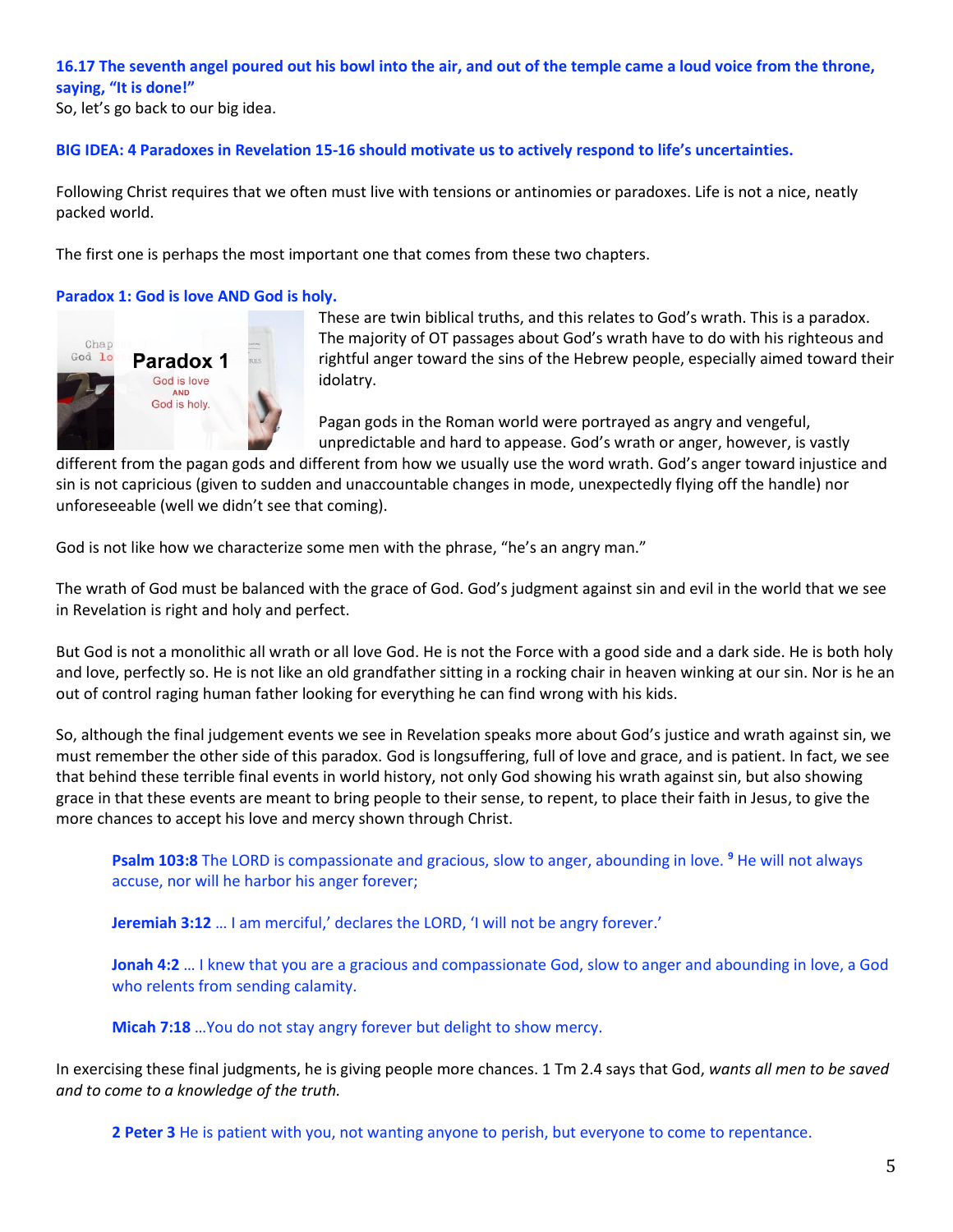God is so full of mercy and graciousness and long-suffering that he waits until the concluding days of the judgment before this massive justice is fully executed.

So, in Revelation the justice and the love of God are intertwined, and one cannot exist apart from the other. A holy God must judge sin and sinners, and this includes the vindication of the saints for all they have suffered.<sup>3</sup>

## **Paradox 2: God freely offers new life AND many people reject this new life.**



As a Christian and understanding what God does through salvation, it's hard for me to understand why some reject it.

As these final events give people another chance to place their faith in Christ, this will be the response of many in the last days.

*They refused to repent (vss 8, 10).* In fact, some will go even further with this response, *they cursed God (vss 9, 11, 21)*

This is a paradox. Fundamentally rebellion against God often has little to do with the evidence. In this case, the inhabitants of the earth are precisely aware of the reason for these judgments, and yet their fury against God only increases.<sup>4</sup>

This next paradox relates to Paradox 2.

#### **Paradox 3: We have free will AND God is sovereign.**



All these events are to give unbelievers further chances to believe. I dealt with this free will and election extensively when we went through Romans. God respects human choice. God gave us a free will. He won't send someone to heaven against their will.

We chose Him because we have a free will yet at the same time God is sovereign and he chooses us. These two ideas seem to be contradictory. But they are twin biblical truths.

In all these end times judgments, we see echoes of this.

### **Paradox 4: Death is bad AND death means victory.**



In 15. 2 he wrote:

And I saw what looked like a sea of glass mixed with fire and, standing beside the sea, those who had been victorious over the beast and his image and over the number of his name.

These were the martyrs, those who died for their faith. He said they were victorious. The world, however, would see them as losers. After all they died. Is that the kind of faith I want?

Though they died, they were victorious in three ways, over the beast [government and religious systems that opposed Christ], his image, and his name. In other words they were victors over temptation, the pressures of the world, and satan's attacks. They didn't give in, they didn't deny their faith, they didn't compromise. They weren't losers. They were victors even through their death.

<sup>3</sup> Osborne, G. R. (2016). *[Revelation: Verse by Verse](https://ref.ly/logosres/vbv87rev?ref=Bible.Re15.7-8&off=3247&ctx=ving%2c+merciful+God.+~Yet+in+Revelation+th)* (p. 260). Bellingham, WA: Lexham Press.

<sup>4</sup> Patterson, P. (2012). *[Revelation](https://ref.ly/logosres/nac39?ref=Bible.Re16.8-10&off=2315&ctx=1).+In+other+words%2c+~the+strange+circumst)*. (E. R. Clendenen, Ed.) (Vol. 39, p. 309). Nashville, TN: B&H.